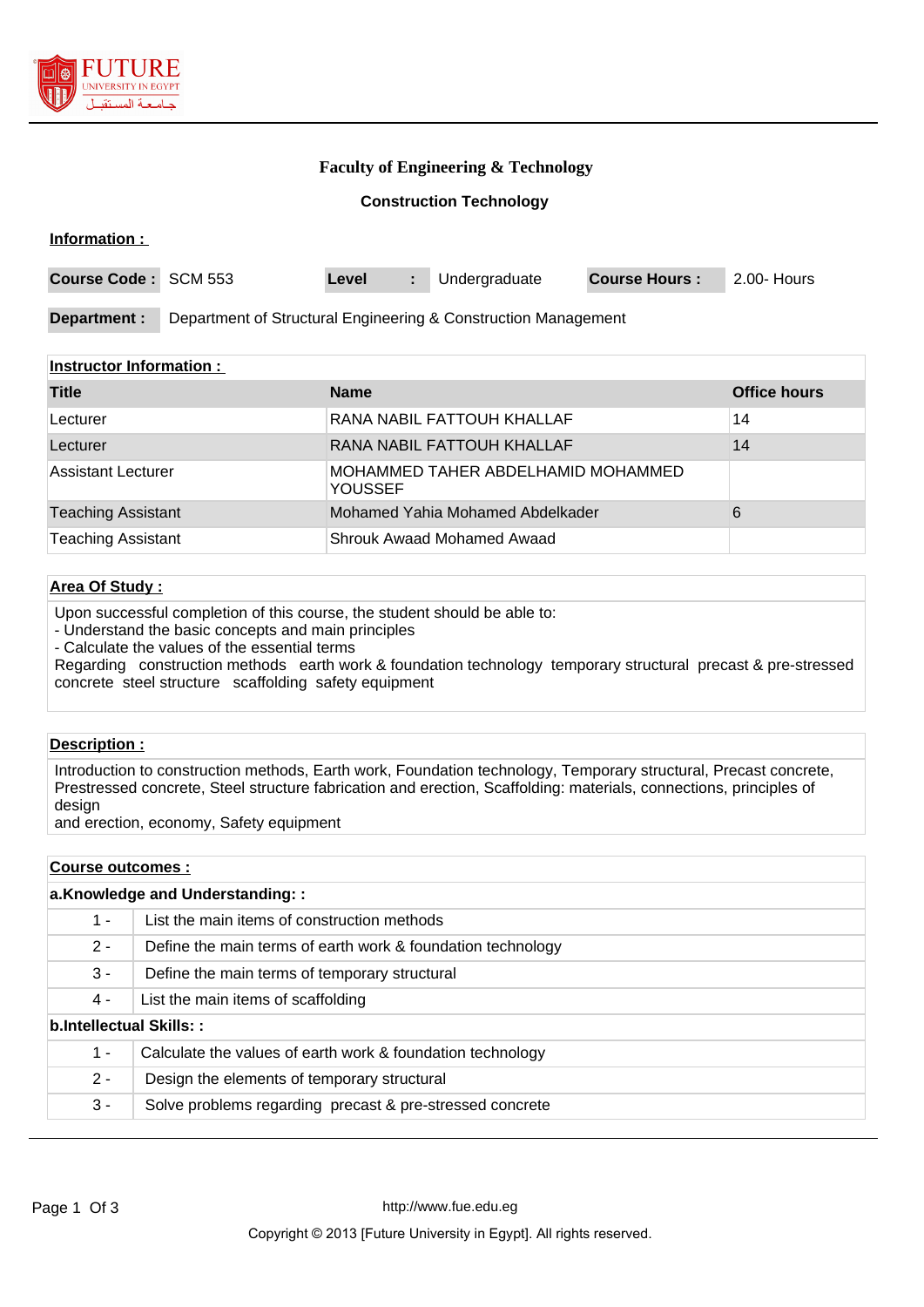

| 4 -                                    | Solve problems regarding steel structure                |  |  |
|----------------------------------------|---------------------------------------------------------|--|--|
| $5 -$                                  | Design the elements of scaffolding                      |  |  |
| c. Professional and Practical Skills:: |                                                         |  |  |
| $1 -$                                  | Demonstrate presentation regarding construction methods |  |  |
| $2 -$                                  | Apply Code provisions regarding temporary structural    |  |  |
| $3 -$                                  | Draw neat details of precast & pre-stressed concrete    |  |  |
| 4 -                                    | Draw neat details of steel structure                    |  |  |
| $5 -$                                  | Prepare technical reports for safety equipment          |  |  |
| d.General and Transferable Skills::    |                                                         |  |  |
| $1 -$                                  | Work in a team                                          |  |  |

# **Course Topic And Contents :**

| <b>Topic</b>                       |   |   | No. of hours Lecture Tutorial / Practical |
|------------------------------------|---|---|-------------------------------------------|
| Construction methods               | 8 | 4 | 4                                         |
| Earth work & foundation technology | 8 |   | 4                                         |
| Temporary structural               | 8 | 4 | 4                                         |
| Precast & pre-stressed concrete    | 8 |   |                                           |
| Steel structure                    | 8 |   | 4                                         |
| Scaffolding                        | 8 |   |                                           |
| Safety equipment                   | 8 | 4 | 4                                         |
| Revision                           |   |   |                                           |

# **Teaching And Learning Methodologies :**

- Interactive Lec.
- Discussion

Problem Solving

Report / Present.

# **Course Assessment :**

| <b>Methods of assessment</b> | <b>Relative weight % Week No</b> | <b>Assess What</b> |
|------------------------------|----------------------------------|--------------------|
| Final Exam                   | 40.00                            |                    |
| Mid-term Exam 1              | 15.00                            |                    |
| Mid-term Exam 2              | 15.00                            |                    |
| Quizzes / Assig.             | 15.00                            |                    |
| Report / Present.            | 15.00                            |                    |

# **Course Notes :**